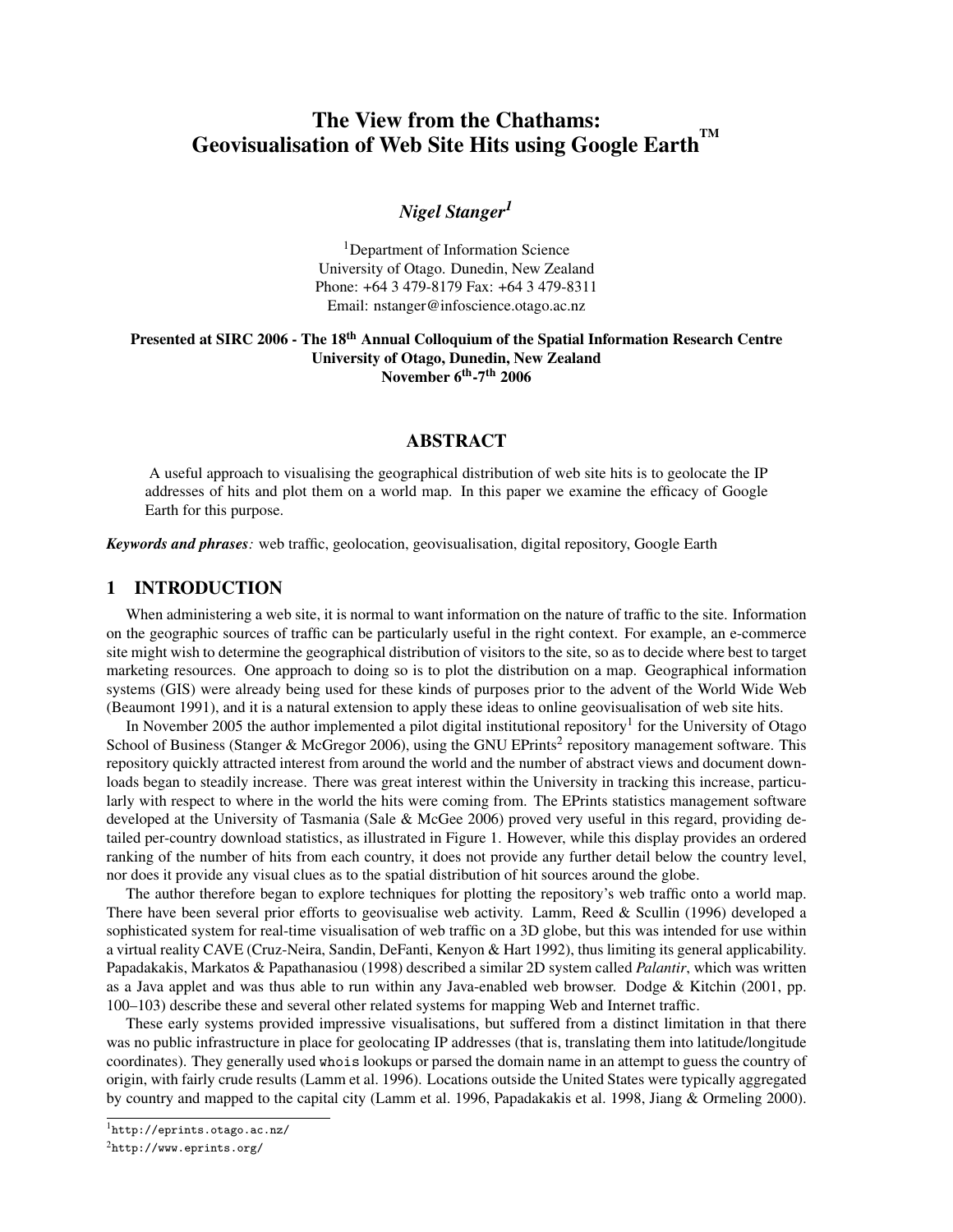|                          | Country               |       | <b>Abstracts Downloads</b> |
|--------------------------|-----------------------|-------|----------------------------|
| ≝                        | <b>United States</b>  | 44186 | 9308                       |
| 읡                        | <b>United Kingdom</b> | 807   | 2150                       |
| ₩.,                      | <b>New Zealand</b>    | 1426  | 1340                       |
| l+.                      | Switzerland           | 556   | 910                        |
|                          | China                 | 187   | 593                        |
| 蓼                        | <b>Australia</b>      | 613   | 524                        |
| O                        | Otago Intranet        | 1908  | 452<br>$\rightarrow$       |
| $\overline{\phantom{a}}$ | India                 | 152   | 388                        |

*statistics software (Sale & McGee 2006)* Figure 1: *A portion of the by-country traffic display for the Otago EPrints repository, generated by the Tasmania*

Reasonably accurate and detailed databases were commercially available at the time (Lamm et al. 1996, p. 1466), but were not generally available to the public at large, thus limiting their utility.

and reasonably accurate geolocation services<sup>3</sup> with worldwide coverage and city-level resolution. For example, Maxmind's *GeoLite City* database is freely available and claims to provide "60% accuracy on a city level for the For which a 23 nm radius (Maximina 2000). Their commercial George Chy additions conveniently for the same parameters. This means that it is now feasible to generate reasonably precise displays of the geographic origins of web site hits. The situation has improved considerably in the last five years, however, with the advent of freely available US within a 25 mile radius" (Maxmind 2006). Their commercial *GeoIP City* database claims 80% accuracy for

Another exciting development in recent years has been the advent of powerful, freely available map visualisawith detailed maps and satellite imagery of the Earth. Google Maps is 2D and works in any web browser, while Google Earth is 3D and runs as a separate application. Both run on commonly available hardware. The arrival Google Earth is of particular interest because of its powerful 3D visualisation capabilities. tion software from Google, Inc. Google Maps and Google Earth both enable dynamic and sophisticated interaction of this software means that almost anyone can create sophisticated map visualisations with relatively little effort.

of building 3D web hit geovisualisations using Google Earth. Issues that were encountered are discussed in The remainder of the paper explores the efficacy of various approaches to geovisualising web site hits, focusing primarily on Google Earth. Section 2 briefly discusses four representative approaches to 2D geovisualisation of web site hits, and the limitations inherent with these approaches. Section 3 then discusses the author's experience Section 4.

## 2 TWO-DIMENSIONAL APPROACHES

The author initially focused on 2D map visualisations that could be easily displayed within a web browser, such as that shown in Figure 2. Four representative techniques, corresponding to different distribution styles (Wood, Brodlie & Wright 1996, MacEachren 1998), were identified for implementing these visualisations:

- 1. *server-side image generation*, where points were plotted onto a base map image at the server, and the single combined image returned to the browser;
- 2. *server-side image overlay*, where one or more transparent overlay images were generated at the server and returned to the browser along with a base map image, then composited at the browser;
- 3. *server-side HTML overlay*, where one or more overlays comprising absolutely positioned HTML elements (e.g., DIV elements) were generated at the server and returned to the browser along with a base map image, then composited at the browser; and
- 4. *Google Maps*, where the browser asynchronously requested map images and overlay data from the server, then generated the final map at the browser.

The scalability of these four techniques was tested in a series of experiments<sup>4</sup>, to see whether they could handle the volumes of web hit data that might be generated by a typical web site.

<sup>3</sup>Such as http://www.maxmind.com/ or http://www.ip2location.com/.

<sup>&</sup>lt;sup>4</sup>A paper discussing the results of these experiments is currently under review.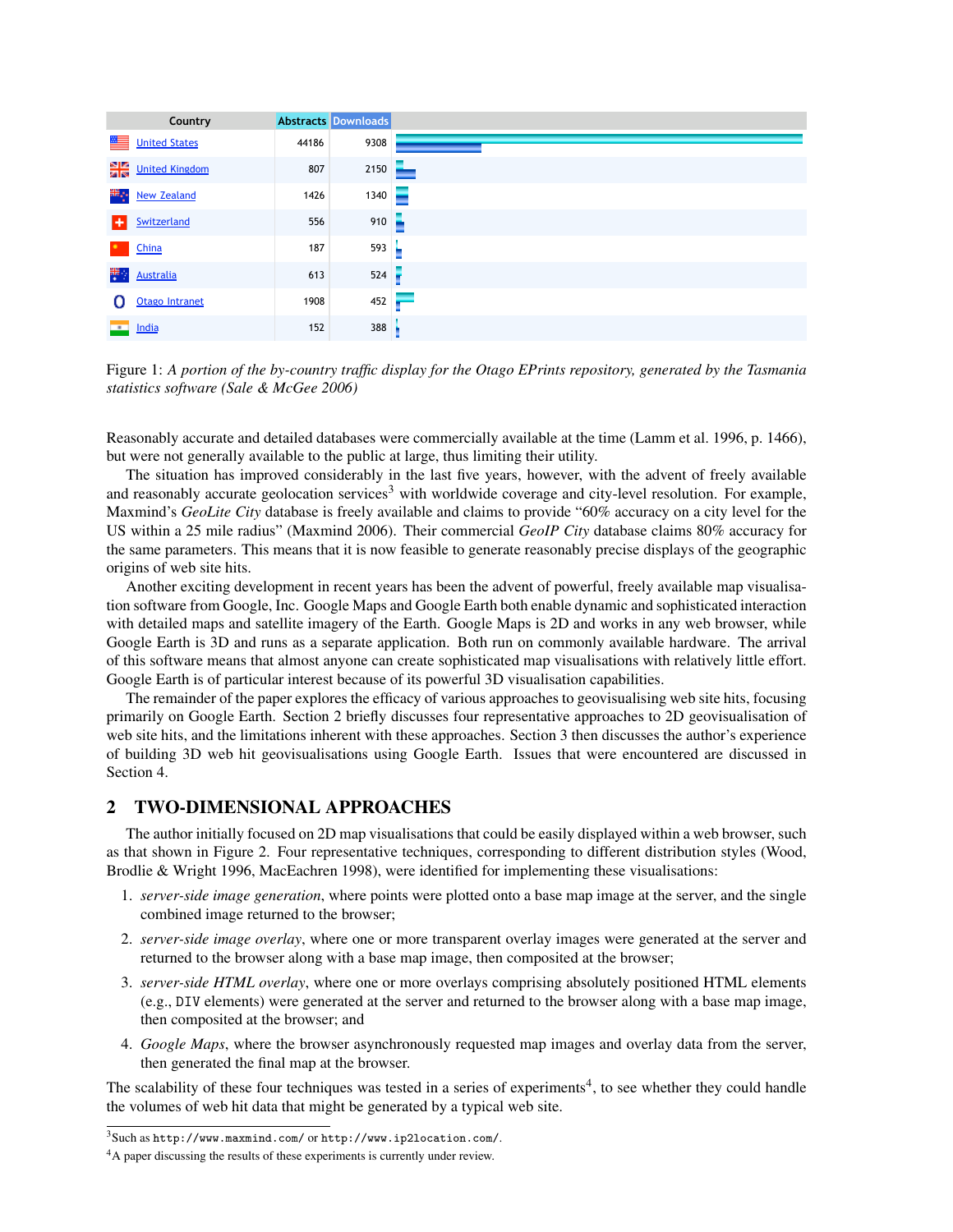

Figure 2: *A typical 2D map displaying web hits from the Otago EPrints repository*

The server-side image generation and image overlay techniques were found to be the best performers, as shown in Figure 3. Maps were relatively easy to generate and the two techniques scaled well to extremely large numbers of data points, taking on the order of twenty seconds to generate a map with about one million  $(2^{20})$  points. This performance advantage was offset, however, by the maps' static nature and lack of interactivity.

It was expected that Google Maps would provide a more dynamic experience, but as can be seen in Figure 3, it was the worst performer of the group, taking over seven minutes to load a page with only 4,096 points! This was most likely due to memory overload within the browser's JavaScript engine, due to the amount of data being manipulated. Google Maps was thus eliminated as a serious contender.

## 3 GOOGLE EARTH

Google Earth is a free "Earth explorer" that combines satellite imagery, maps and the Google search engine into a powerful tool for geovisualisation. Google Earth runs under Windows, Mac OS X and Linux, on any reasonably modern PC with a 3D video card. Users can easily create and apply their own overlays, thus gaining much of the visualisation power of a GIS without the associated complexity. Google Earth has been used for many different applications, including topographical analysis (USGS 2006), geology (Thompson, Keith, Swan & Hamblin 2006, de Paor 2006), palaeogeography and archaeology. It is also an obvious "mass market" successor to the earlier resource-intensive 3D geovisualisation systems developed by the likes of Lamm et al. (1996).

Google Earth overlays are specified using an XML dialect called Keyhole Markup Language (KML), and can be displayed or hidden at will within the Google Earth application. KML files are relatively simple to generate, and there are many available for download from the Internet. In addition to static KML files, web sites can provide *network links*, which are dynamic data sources generated by server-side scripts and accessed remotely by the Google Earth application. This enables automatic refreshing of the data on a regular basis.

The author's first KML effort was a simple port of the 2D visualisation shown in Figure 2. Traffic data were extracted from the Otago EPrints repository statistics database (which were in turn derived from the Apache web server logs). The IP addresses were geolocated using MaxMind's free GeoLite City database, and the number of abstract views and document downloads for each distinct geographical location was accumulated. A KML icon was then generated for each distinct location, coloured according to the proportion of abstract views (blue) versus document downloads (red) at that location. This produced an interesting display, but provided no additional benefit beyond "looking cool". In particular, it took no advantage of the third dimension that was now on offer.

The next step was to use this third dimension to display the traffic volume information inherent in the data set. For each distinct location, two KML polygons were generated, a blue one representing abstract views and a red one representing document downloads. The polygons were extruded vertically by 1,000 metres per hit, producing a 3D bar. This approach produced visually stunning images such as those shown in Figure 4. The display is reminiscent of the 3D web traffic visualisations produced by Lamm et al. (1996), but is accessible to a much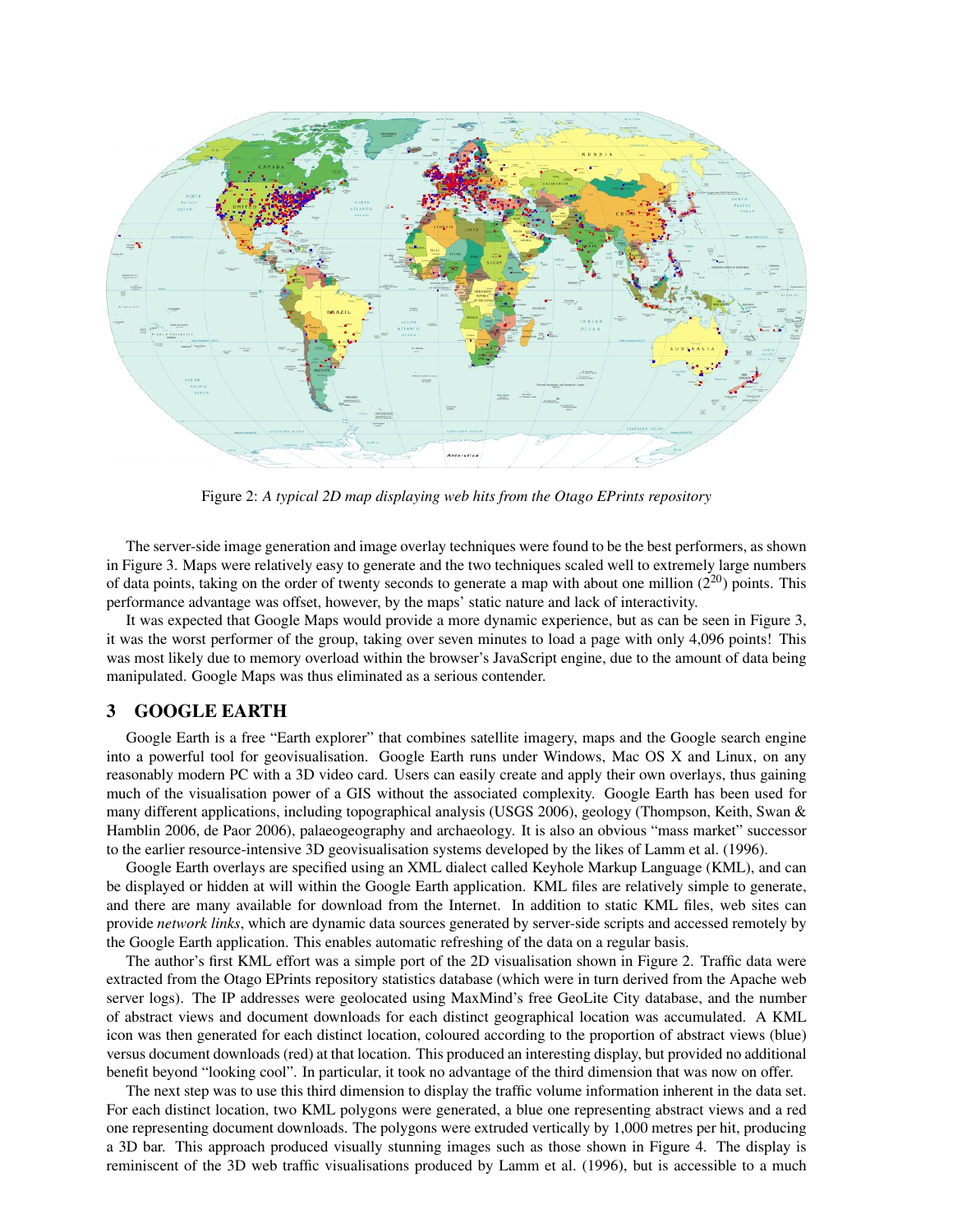

Figure 3: *Comparison of page load time for four online map generation techniques (log-log scale)*

broader audience. The bar visualisation is highly interactive, and also highly informative when combined with the icon visualisation described in the previous paragraph. For example, while it was apparent from the icon view that the Otago repository had been frequently accessed from Europe, there was no clear indication of the relative levels of traffic across Europe. The bar view, on the other hand, instantly revealed very high traffic levels from Southampton, London, Manchester and Stockholm, in particular.

## 4 ISSUES ENCOUNTERED

#### 4.1 Geolocation

Several issues arose from the geolocation tools used. The geolocation process is independent of the visualisation method, so these issues will affect any attempt at geovisualising data derived from IP addresses.

First, IP address ranges are continually changing and being reassigned across organisations. This means that the physical location of an IP address may change over time. These changes will eventually be reflected in the various geolocation databases, so the same source data may produce different results at different points in time. However, this is only a significant issue if precise measurements are required. In the case of the Otago EPrints repository, for example, such precision is not as important as the ability to easily identify overall access patterns.

A second issue is that of homonyms and synonyms. *Homonyms* occur when the same name is associated with two or more distinct locations. If the homonyms occur in distinct countries (e.g., London, UK versus London, Canada), then the country name can be used to disambiguate the two. If the homonyms occur within the same country (e.g., Stafford, Georgia versus Stafford, Texas), then more care must be applied. Disambiguation based on the geographic coordinates is an obvious solution, but this is complicated somewhat when the geolocation database returns slightly different coordinates for IP addresses in the same city. *Synonyms* occur when there are multiple names for the same geographic location. Examples noted by the author include Beijing/Peking, Mumbai/Bombay, and somewhat disconcertingly, Louisville/LOUISVILLE. The latter case could be remedied by case normalisation, but there is no simple solution to the other cases.

Third, many IP addresses cannot be successfully geolocated below the country level. In these cases, the geolocation database appears to returns a default location in the approximate geographical centre of the country in question. As a consequence, very large apparent traffic rates pop up in some extremely odd places, such as a wheat field in Kansas, the middle of the Sahara Desert or the Marlborough Sounds, or a yurt Outer Mongolia. There appears to be no satisfactory solution to this issue other than simply omitting these data, or perhaps placing them into a separate KML "folder", which can then be displayed separately.

A final issue arises from the way that traffic data for the Otago EPrints repository were gathered. Two custom "countries" were created representing traffic from the Otago intranet and repository administrative staff, respectively. The former was done in order to track interest from within the University, while the latter was done to prevent routine administrative access from artificially inflating the Otago intranet figures. Since these are stored as distinct "countries" in the statistics database, visualisation generators must special-case them to avoid plotting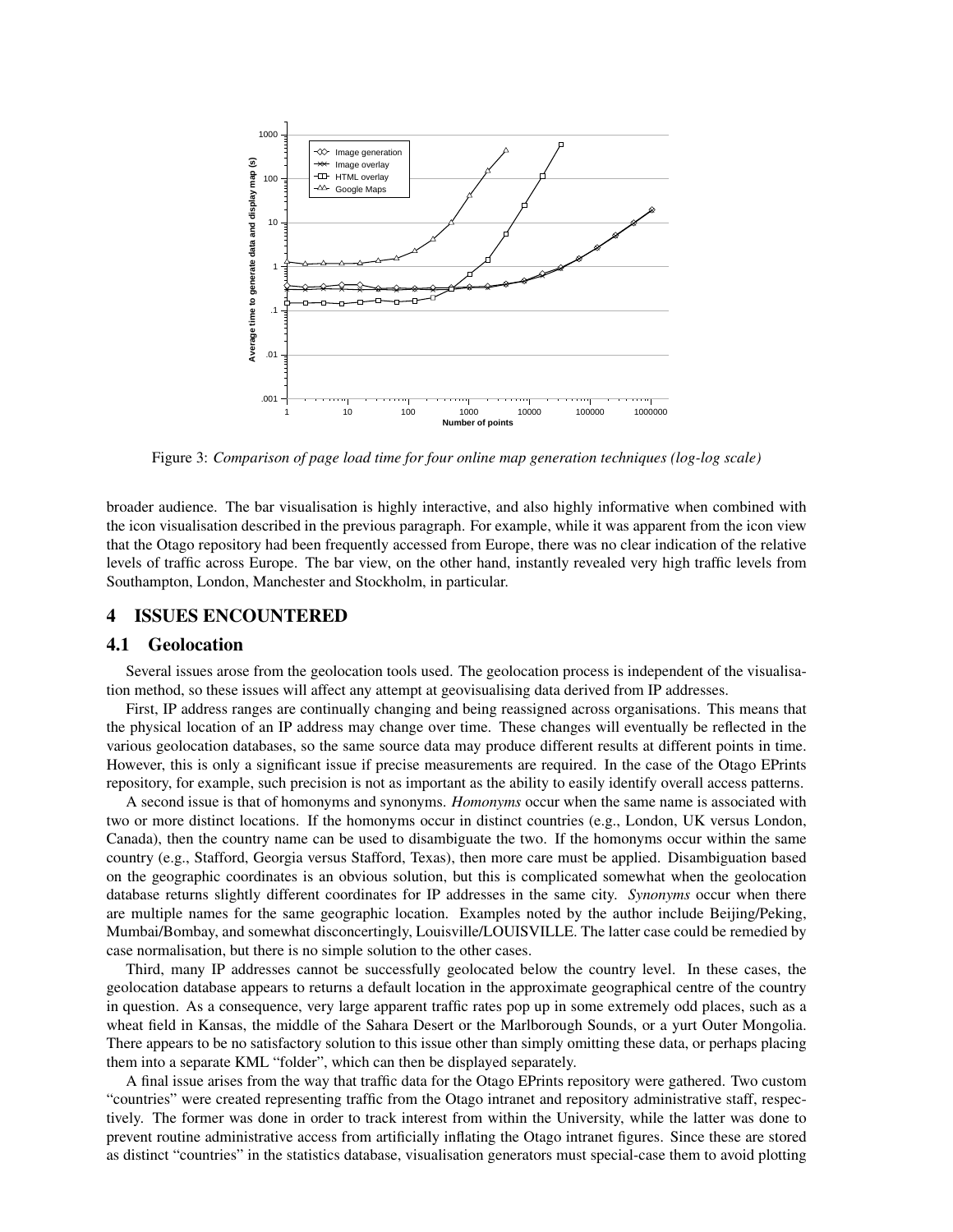

(a) *View from Paris across the English Channel; the tall bars over England are (from left to right) Southampton, Wolverhampton, Manchester and London*



(b) *View of New Zealand from the Chatham Islands; note the large spike of nongeolocated traffic in the Marlborough Sounds*

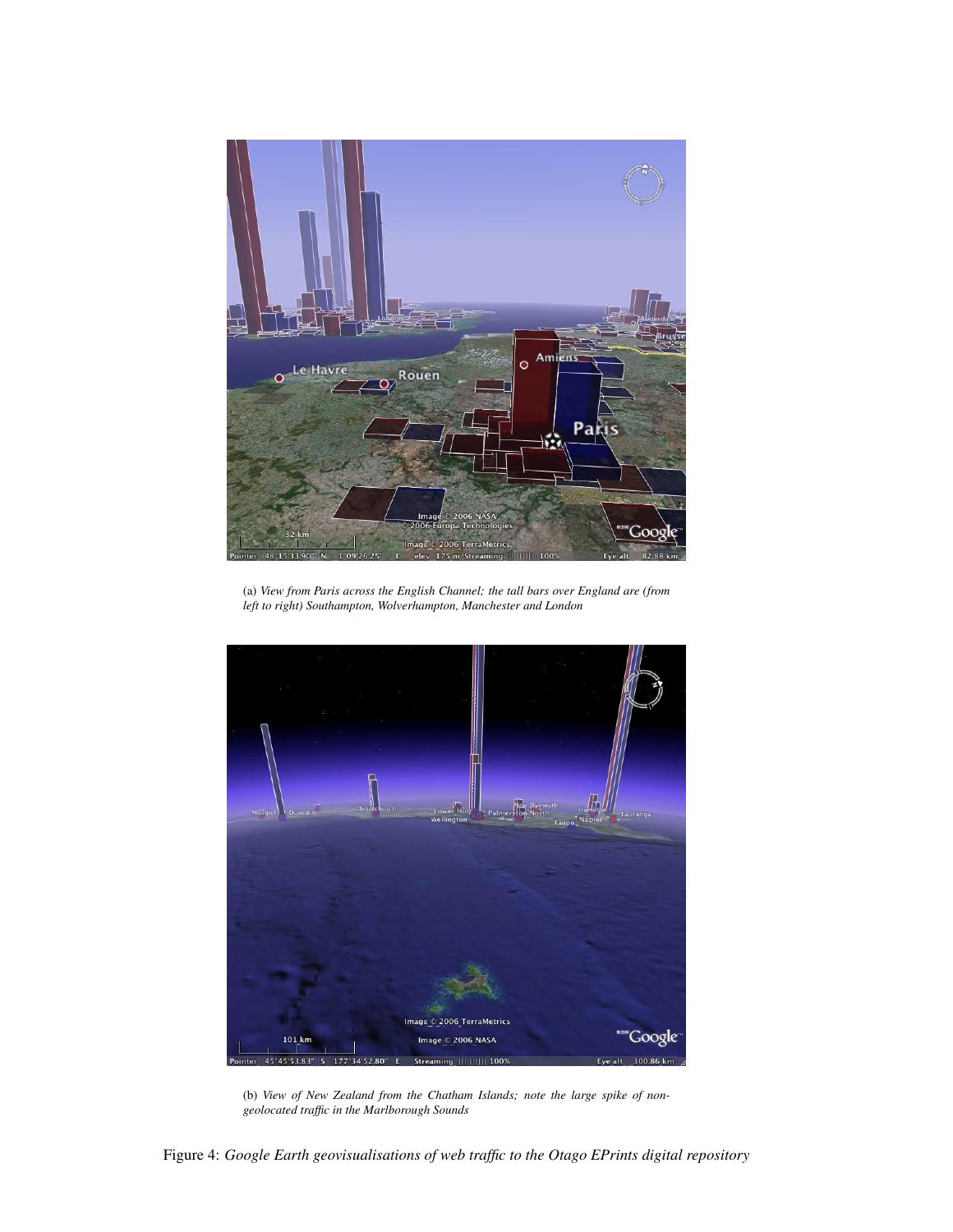them as distinct entries at the same geographic location. In this particular case, the two extra "countries" were re-mapped to Dunedin.

#### 4.2 Google Earth

Only one significant issue relating to Google Earth itself has been noted so far: KML supports only latitude/longitude coordinates. This is not an issue when simply plotting an icon at a given location, but it does cause a problem when drawing a polygon whose vertices are offset a constant distance relative to that location. For example, in the original version of the bar visualisation, the north and south edges of each bar were offset  $\pm 0.075$ degrees, or approximately 8 km, from the actual location. A similar offset scheme was used for the east and west edges of the bar. However, the size of a degree of longitude shrinks as one moves from the equator towards the poles, so the bars were square at the equator (approximately 16 km on a side), but became progressively more oblong at higher latitudes.

Fortunately it is relatively simple to compensate for this effect. Using simple trigonometry, a lookup table can be derived that provides a latitude adjustment factor at whatever level of resolution is desired (e.g., one degree intervals). This can then be used as a longitude multiplier when calculating polygon coordinates relative to the base location.

#### 5 CONCLUSIONS

Google Earth has proven to be an effective tool for geovisualising web traffic, generating visualisations that are highly interactive and visually spectacular. While it has been applied to only a single web site (the Otago EPrints digital repository), the results should be readily generalisable to any web site that keeps adequate traffic logs, as all web sites use essentially the same underlying mechanisms.

Certainly the author has only scratched the surface of what may be possible with this tool. The current visualisations are generated as static KML files, which could raise scalability issues for very large data sets. One solution might be to implement the visualisations as network links that return only data that are visible from the current viewpoint. The current visualisations also display all the available data; it would be useful to limit this to traffic for specific eprints, countries or time periods. Finally, version 2.1 of KML adds support for temporal animation of overlays. This adds a fourth dimension to the three already available and thus opens the door to even more compelling visualisations.

## ACKNOWLEDGEMENTS

"Google", "Google Maps" and "Google Earth" are all trademarks of Google, Inc. Neither the author nor this research are affiliated with Google, Inc. in any way. The map shown in Figure 2 has been placed into the public domain by the CIA (2006).

#### References

- Beaumont, J. R. (1991). "GIS and market analysis" In D. J. Maguire, M. F. Goodkind & D. W. Rhind (eds), *Geographical Information Systems, Volume 2: Applications*. Longman. Harlow, UK pp. 139–151.
- CIA (2006). "The World Factbook" Central Intelligence Agency, Washington, DC, USA. \*https://www.cia.gov/cia/publications/factbook/
- Cruz-Neira, C., Sandin, D. J., DeFanti, T. A., Kenyon, R. V. & Hart, J. C. (1992). "The CAVE: Audio visual experience automatic virtual environment" *Communications of the ACM*. 35(6): 64–72.
- de Paor, D. G. (2006). "Towards a single, planet-wide, scale-independent, multidimensional geological map" *2006 GSA Annual Meeting and Exposition*. Geological Society of America, Philadelphia, Pennsylvania. (In press).
- Dodge, M. & Kitchin, R. (2001). *Mapping Cyberspace*. Routledge. London, UK.
- Jiang, B. & Ormeling, F. (2000). "Mapping cyberspace: Visualizing, analysing and exploring virtual worlds" *The Cartographic Journal*. 37(2): 117–122.
- Lamm, S. E., Reed, D. A. & Scullin, W. H. (1996). "Real-time geographic visualization of World Wide Web traffic" *Computer Networks and ISDN Systems*. 28(7–11): 1457–1468.
- MacEachren, A. M. (1998). "Cartography, GIS and the World Wide Web" *Progress in Human Geography*. 22(4): 575–585.